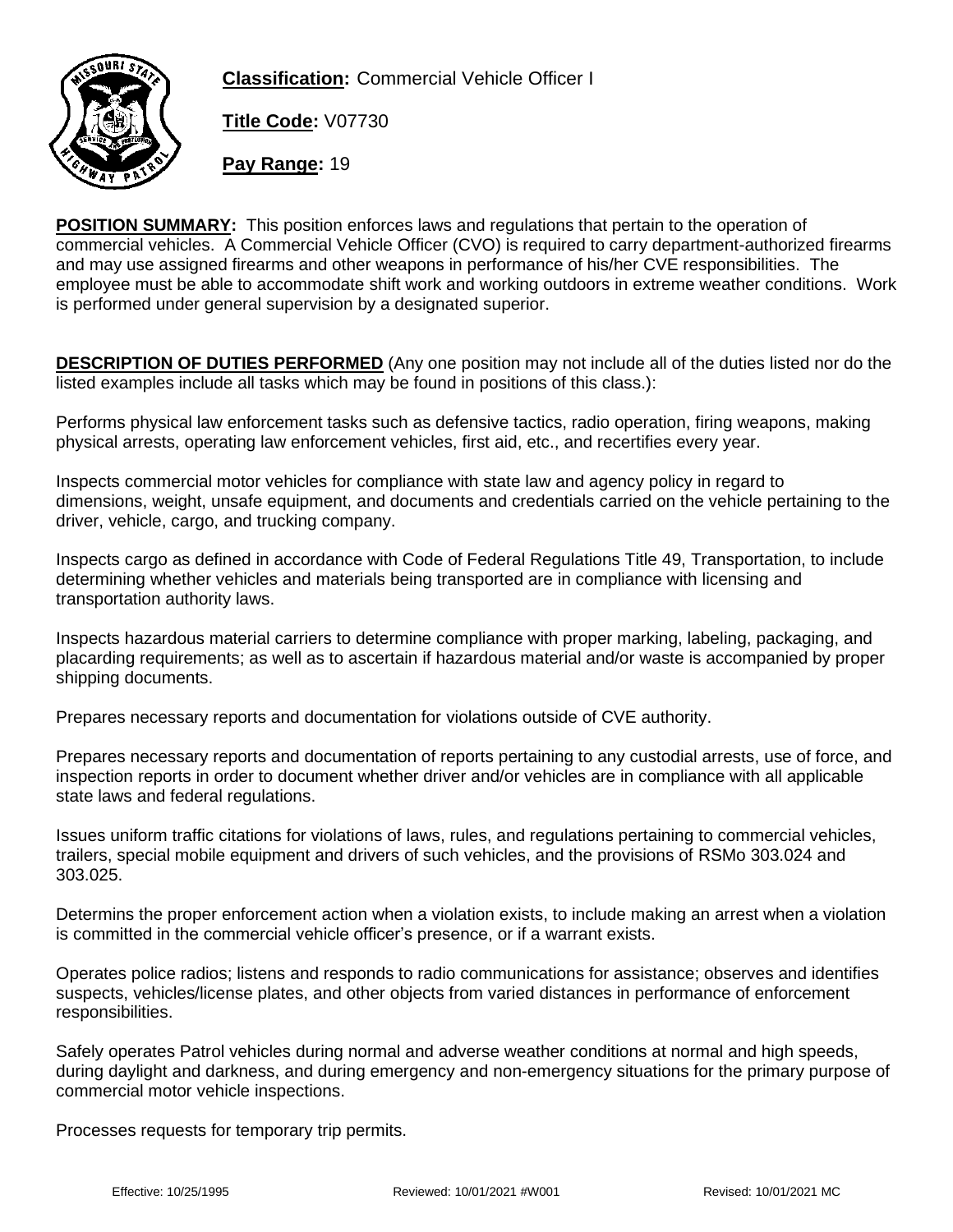## **Classification:** Commercial Vehicle Officer I **Classification: Page 2**

Interprets and explains provisions of state law and federal regulations to commercial operators, terminal personnel, the public, etc.

Keeps informed of changes in statutes, department policy, and commercial vehicle regulations of other regulatory agencies that affect enforcement operations (e.g., studying and reviewing department policy, training materials, periodicals, etc.)

Prepares for and accurately testifies in court in order to present the facts surrounding any civil, criminal, or departmental action. Appears and testifies as a witness in official proceedings.

Maintains and cleans assigned equipment and arranges for repairs when malfunctions occur.

Performs building and grounds maintenance (e.g., mows lawn, mops floor, paints trim, removes trash, etc.) as necessary to keep a professional appearance of the inspection facilities.

Performs job-related travel, as needed.

Performs other related work as assigned.

**REQUIRED KNOWLEDGE, SKILLS, AND ABILITIES:** Knowledge of the basic techniques, practices, and procedures used in CVE, in accordance with Patrol policy and procedures, and state and federal laws.

Knowledge of hazardous/radioactive materials as they pertain to CVE, and exercise the proper safety procedures in dealing with same.

Knowledge and practice of the safety procedures involved in administering first aid, and dealing with body fluid and/or blood-borne pathogens.

Ability to utilize problem-solving skills, exercise judgment, make decisions, and assemble information in report form.

Ability to effectively and accurately document enforcement activities in handwritten reports.

Ability to conduct various levels of inspections in accordance with established policies, procedures, state and federal laws and regulations, to include various levels of driver and vehicle safety; commercial vehicle postcrash analysis; and detection of fraudulent and forged documents.

Ability to detect unsafe equipment on vehicles and to take the appropriate corrective action.

Ability to operate assigned departmental vehicle at a high rate of speed as needed and under varying, stressful conditions to apprehend violators and respond to emergency situations.

Ability to exercise diplomacy and patience in dealing with a variety of individuals (in potentially hostile situations) with firmness, tact, and impartiality necessary to enforce commercial vehicle laws and regulations.

Ability to safely and properly fire, load/unload Patrol firearms, as well as the ability to properly use and maintain OC aerosol, an ASP baton, handcuffs, and an assigned firearm.

Ability to gain and maintain physical control of persons when making a custodial arrest.

Ability to operate equipment necessary for the completion of job duties (e.g., weigh scales, measuring devices, creeper, communications equipment, computer terminal, telephone, fax machine, calculator, etc).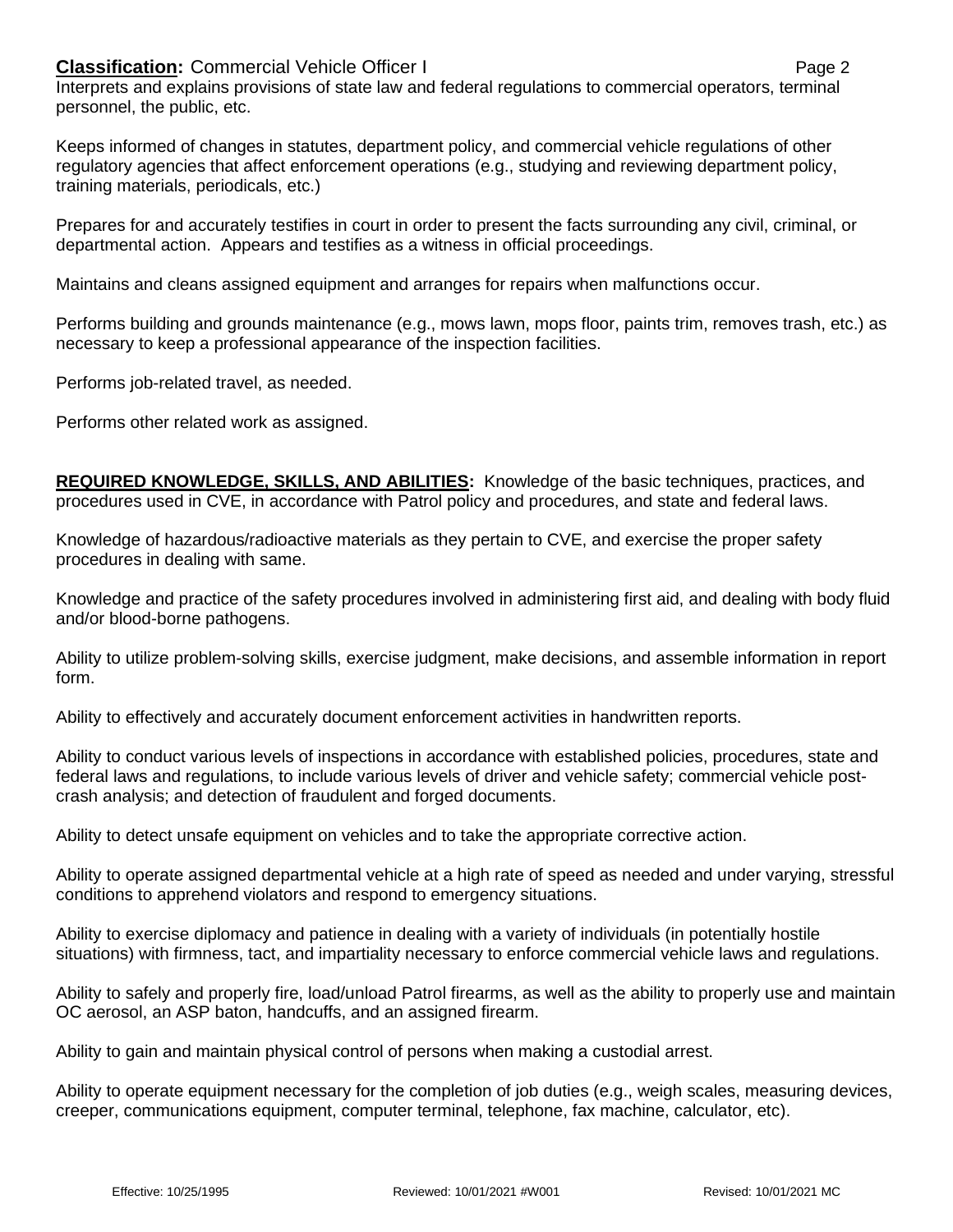Ability to assist with the set up and operation of portable scales in order to properly weigh commercial motor vehicles.

Ability to study and review materials to keep abreast of changes in the commercial vehicle enforcement field.

Ability to position self and equipment necessary to inspect commercial motor vehicles.

Ability to handle fees collected for fuel tax and reciprocity permits per Patrol policy.

Ability to perform light building and ground maintenance as necessary at inspection facilities (mowing lawn, mopping floors, painting trim, trash removal, etc).

Ability to visually identify or describe persons, vehicles, locations, or other objects at a reasonable distance from a moving vehicle.

Ability to receive, understand, and act upon aural instructions through the use of radio.

Ability to testify in court.

Ability to administer first aid.

Ability to read and comprehend written materials.

Ability to move and/or carry victims of traffic or related accidents.

Ability to recognize when a decision is necessary and exhibit readiness to make a decision.

Ability to operate and maintain assigned police vehicles and equipment.

Ability to operate Patrol issued computer equipment.

Ability to handle restricted and confidential information in a professional manner and maintain the information as such.

Ability to communicate in English clearly and concisely, both orally and in writing.

Ability to work with material that may be of a sexual nature relating to criminal activity (e.g., written material, photographs, and/or verbal language, etc.).

Ability to establish and maintain harmonious working relations with others.

Ability to accommodate shift work.

Ability to work outdoors in inclement weather.

Ability to work hours as assigned.

**MINIMUM EXPERIENCE AND EDUCATION REQUIRED** (The following represents the minimum qualifications used to accept applicants, provided that equivalent substitution will be permitted in case of deficiencies in either experience or education.):

Possession of a high school diploma or equivalent, and possess one year as a CVO Trainee.

Possess and maintain a Missouri Class A POST license.